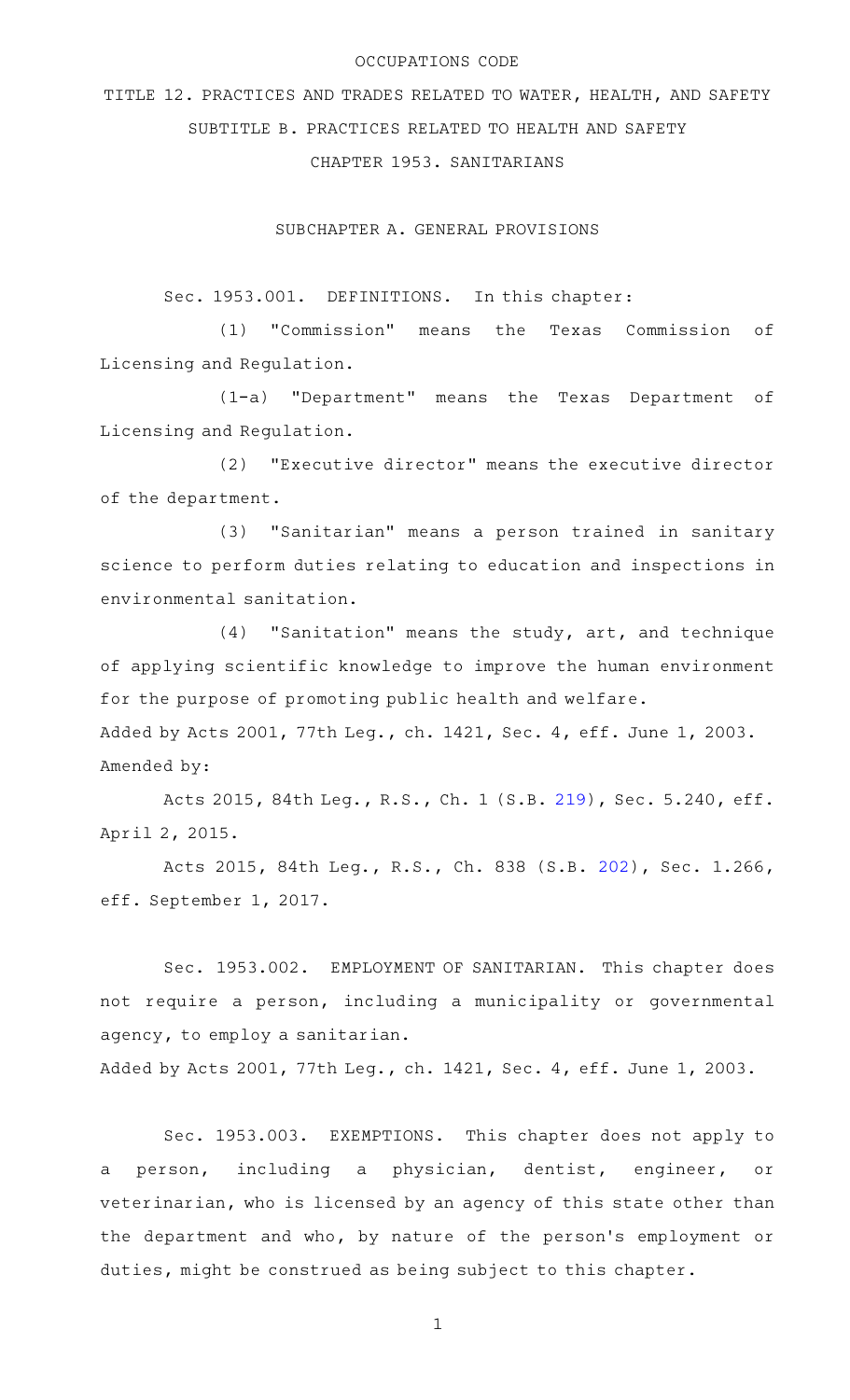Added by Acts 2001, 77th Leg., ch. 1421, Sec. 4, eff. June 1, 2003. Amended by:

Acts 2015, 84th Leg., R.S., Ch. 1 (S.B. [219](http://www.legis.state.tx.us/tlodocs/84R/billtext/html/SB00219F.HTM)), Sec. 5.241, eff. April 2, 2015.

SUBCHAPTER B. POWERS AND DUTIES

Sec. 1953.051. GENERAL POWERS AND DUTIES. (a) The executive director shall administer and enforce this chapter.

 $(b)$  The department shall:

(1) administer continuing education requirements; and

(2) prescribe necessary forms.

Added by Acts 2001, 77th Leg., ch. 1421, Sec. 4, eff. June 1, 2003. Amended by:

Acts 2015, 84th Leg., R.S., Ch. 1 (S.B. [219](http://www.legis.state.tx.us/tlodocs/84R/billtext/html/SB00219F.HTM)), Sec. 5.242, eff. April 2, 2015.

Acts 2015, 84th Leg., R.S., Ch. 838 (S.B. [202](http://www.legis.state.tx.us/tlodocs/84R/billtext/html/SB00202F.HTM)), Sec. 1.268, eff. September 1, 2017.

Sec. 1953.0512. ADVISORY COMMITTEE. The department may establish an advisory committee to provide advice and recommendations to the department on technical matters relevant to the administration of this chapter.

Added by Acts 2015, 84th Leg., R.S., Ch. 838 (S.B. [202\)](http://www.legis.state.tx.us/tlodocs/84R/billtext/html/SB00202F.HTM), Sec. 1.269, eff. September 1, 2017.

## SUBCHAPTER C. CERTIFICATE OF REGISTRATION

Sec. 1953.101. REGISTRATION REQUIRED. A person who engages or offers to engage in work in sanitation may not represent that the person is a sanitarian or use a title containing the word "sanitarian" unless the person holds a certificate of registration under this chapter.

Added by Acts 2001, 77th Leg., ch. 1421, Sec. 4, eff. June 1, 2003.

Sec. 1953.102. ELIGIBILITY REQUIREMENTS. (a) To be eligible to receive a certificate of registration as a professional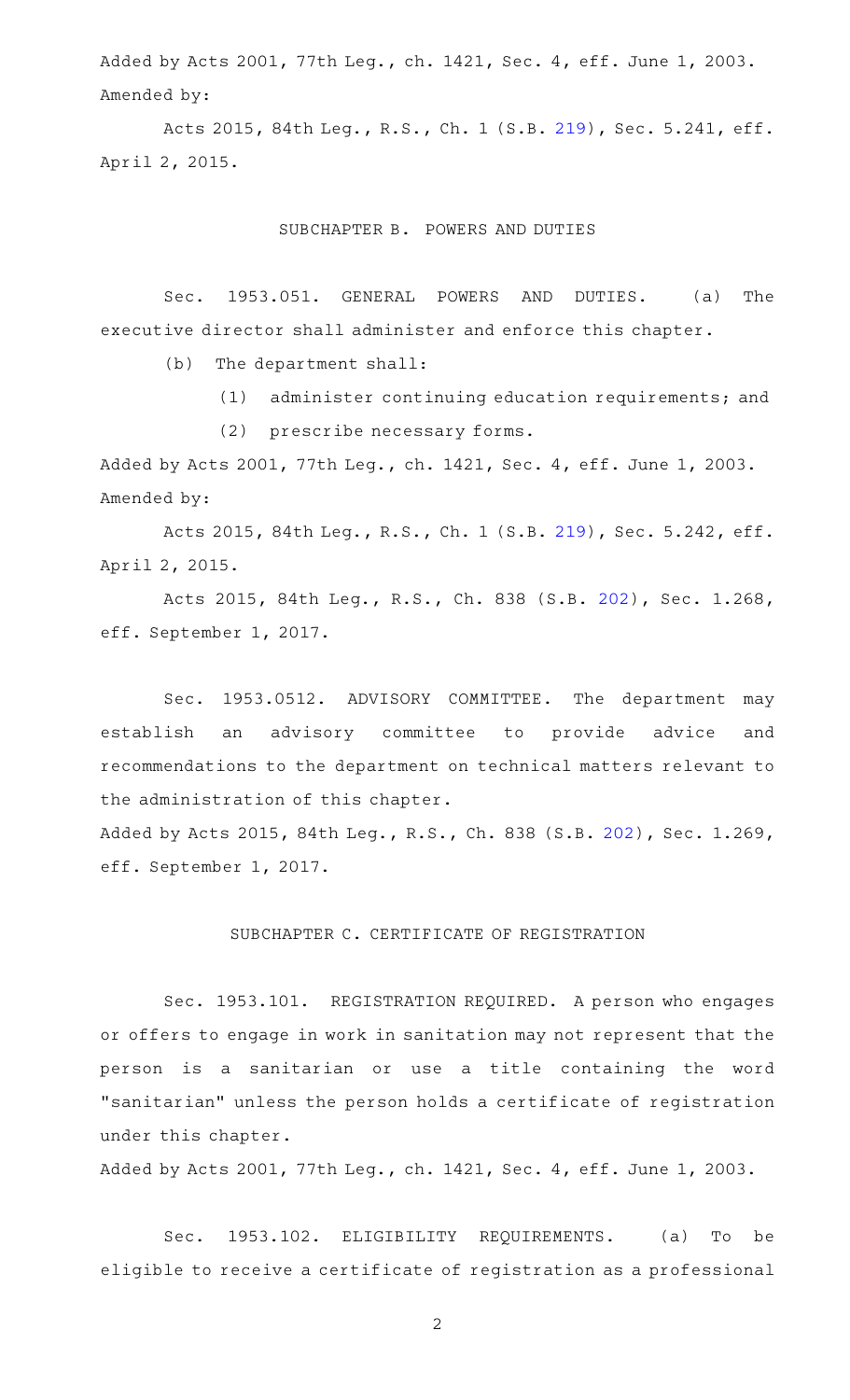sanitarian, a person must:

(1) hold at least a bachelor's degree from an accredited college or university that includes at least 30 semester hours in basic or applied science;

(2) complete any additional training in the basic sciences or public health the department determines necessary to effectively serve as a professional sanitarian; and

(3) have at least two years of full-time experience in sanitation.

(b) The commission by rule may establish other qualifications for registration.

Added by Acts 2001, 77th Leg., ch. 1421, Sec. 4, eff. June 1, 2003. Amended by:

Acts 2015, 84th Leg., R.S., Ch. 1 (S.B. [219](http://www.legis.state.tx.us/tlodocs/84R/billtext/html/SB00219F.HTM)), Sec. 5.243, eff. April 2, 2015.

Acts 2015, 84th Leg., R.S., Ch. 838 (S.B. [202](http://www.legis.state.tx.us/tlodocs/84R/billtext/html/SB00202F.HTM)), Sec. 1.270, eff. September 1, 2017.

Sec. 1953.104. ISSUANCE OF CERTIFICATE: PROFESSIONAL SANITARIAN; TERM. (a) The department shall issue a certificate of registration as a professional sanitarian to a person who:

(1) applies in the manner and on the form prescribed by the executive director;

 $(2)$  pays the registration fee set by the commission by rule;

(3) meets the eligibility requirements prescribed by Section [1953.102](http://www.statutes.legis.state.tx.us/GetStatute.aspx?Code=OC&Value=1953.102); and

(4) passes an examination under Subchapter D.

(b) A certificate of registration is valid for two years. Added by Acts 2001, 77th Leg., ch. 1421, Sec. 4, eff. June 1, 2003. Amended by:

Acts 2015, 84th Leg., R.S., Ch. 1 (S.B. [219](http://www.legis.state.tx.us/tlodocs/84R/billtext/html/SB00219F.HTM)), Sec. 5.243, eff. April 2, 2015.

Acts 2015, 84th Leg., R.S., Ch. 838 (S.B. [202](http://www.legis.state.tx.us/tlodocs/84R/billtext/html/SB00202F.HTM)), Sec. 1.271, eff. September 1, 2017.

Sec. 1953.105. ISSUANCE OF CERTIFICATE: SANITARIAN IN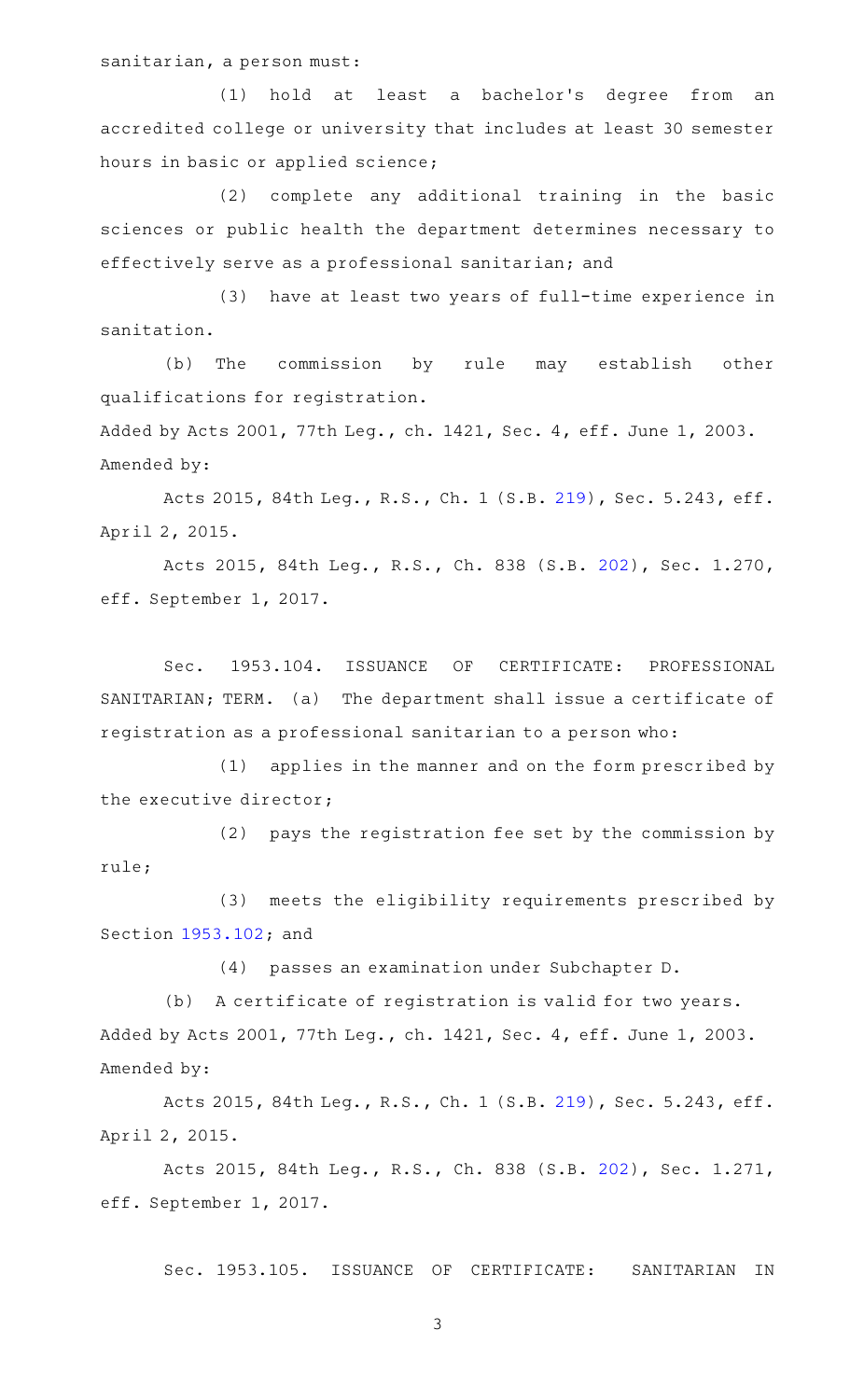TRAINING. (a) The department shall issue a certificate of registration as a sanitarian in training to a person who:

 $(1)$  is employed in sanitation;

(2) meets the eligibility requirements prescribed by Section [1953.102,](http://www.statutes.legis.state.tx.us/GetStatute.aspx?Code=OC&Value=1953.102) other than the requirements relating to experience;

(3) pays a registration fee prescribed by the commission by rule for a sanitarian in training; and

(4) passes an examination under Subchapter D.

(b) A certificate issued under this section is valid for a period not to exceed two years after the date of issuance. Added by Acts 2001, 77th Leg., ch. 1421, Sec. 4, eff. June 1, 2003. Amended by:

Acts 2015, 84th Leg., R.S., Ch. 1 (S.B. [219](http://www.legis.state.tx.us/tlodocs/84R/billtext/html/SB00219F.HTM)), Sec. 5.244, eff. April 2, 2015.

Acts 2015, 84th Leg., R.S., Ch. 838 (S.B. [202](http://www.legis.state.tx.us/tlodocs/84R/billtext/html/SB00202F.HTM)), Sec. 1.272, eff. September 1, 2017.

Sec. 1953.106. RENEWAL OF CERTIFICATE. To renew a certificate of registration under this chapter, a professional sanitarian must:

(1) pay to the department a renewal fee prescribed by the commission by rule; and

(2) provide proof of completion of any applicable continuing education requirements prescribed by the commission by rule.

Added by Acts 2001, 77th Leg., ch. 1421, Sec. 4, eff. June 1, 2003. Amended by:

Acts 2015, 84th Leg., R.S., Ch. 1 (S.B. [219](http://www.legis.state.tx.us/tlodocs/84R/billtext/html/SB00219F.HTM)), Sec. 5.245, eff. April 2, 2015.

Acts 2015, 84th Leg., R.S., Ch. 838 (S.B. [202](http://www.legis.state.tx.us/tlodocs/84R/billtext/html/SB00202F.HTM)), Sec. 1.274, eff. September 1, 2017.

Acts 2015, 84th Leg., R.S., Ch. 838 (S.B. [202\)](http://www.legis.state.tx.us/tlodocs/84R/billtext/html/SB00202F.HTM), Sec. 1.298(41), eff. September 1, 2017.

Acts 2021, 87th Leg., R.S., Ch. 663 (H.B. [1560\)](http://www.legis.state.tx.us/tlodocs/87R/billtext/html/HB01560F.HTM), Sec. 1.20, eff. September 1, 2021.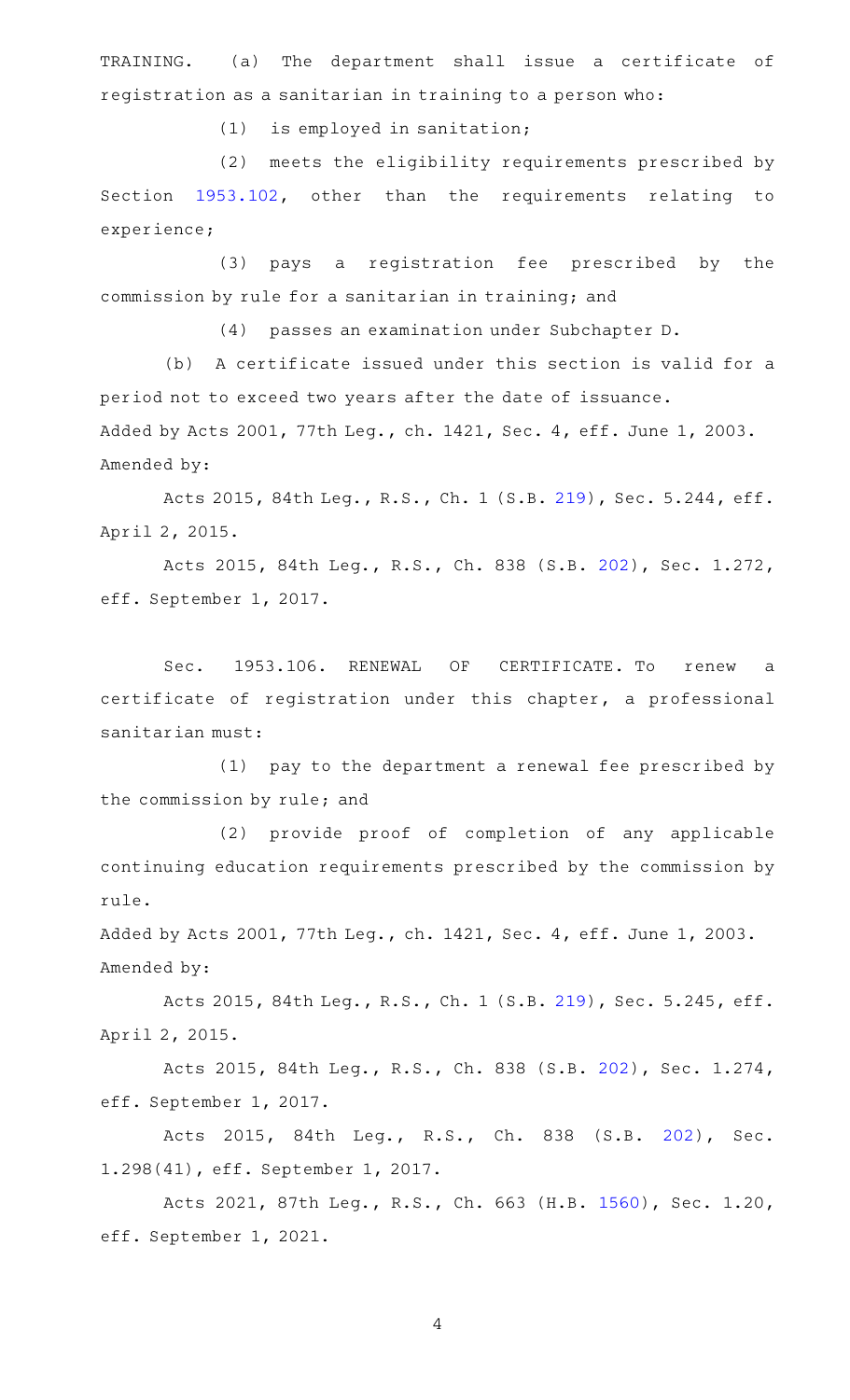Sec. 1953.151. EXAMINATION. (a) To obtain a certificate of registration under this chapter, an applicant must pass a written examination prescribed by the department that provides evidence satisfactory to the department that the applicant is qualified for registration under this chapter.

(b) An applicant for a certificate of registration may not take the examination unless the applicant pays the examination fee prescribed by the commission by rule.

(c) In evaluating an applicant's performance on the examination, the department shall carefully consider the applicant 's knowledge and understanding of the principles of sanitation and the physical, biological, and social sciences. Added by Acts 2001, 77th Leg., ch. 1421, Sec. 4, eff. June 1, 2003. Amended by:

Acts 2015, 84th Leg., R.S., Ch. 1 (S.B. [219](http://www.legis.state.tx.us/tlodocs/84R/billtext/html/SB00219F.HTM)), Sec. 5.246, eff. April 2, 2015.

Acts 2015, 84th Leg., R.S., Ch. 838 (S.B. [202](http://www.legis.state.tx.us/tlodocs/84R/billtext/html/SB00202F.HTM)), Sec. 1.275, eff. September 1, 2017.

SUBCHAPTER E. CERTIFICATE DENIAL AND DISCIPLINARY PROCEDURES

Sec. 1953.201. DENIAL OF CERTIFICATE; DISCIPLINARY ACTION. (a) The commission or executive director may deny a person's application for a certificate of registration if:

 $(1)$  the person's certificate or license to engage in a profession in this state or elsewhere has been revoked for unprofessional conduct, fraud, deceit, negligence, or misconduct in the practice of the profession; or

 $(2)$  satisfactory proof is presented to the commission or executive director establishing that the person has been found guilty of unprofessional conduct, fraud, deceit, negligence, or misconduct in the practice of a profession.

(b) The commission or executive director may suspend or revoke a certificate of registration if the certificate holder:

(1) practiced fraud or deceit in obtaining the